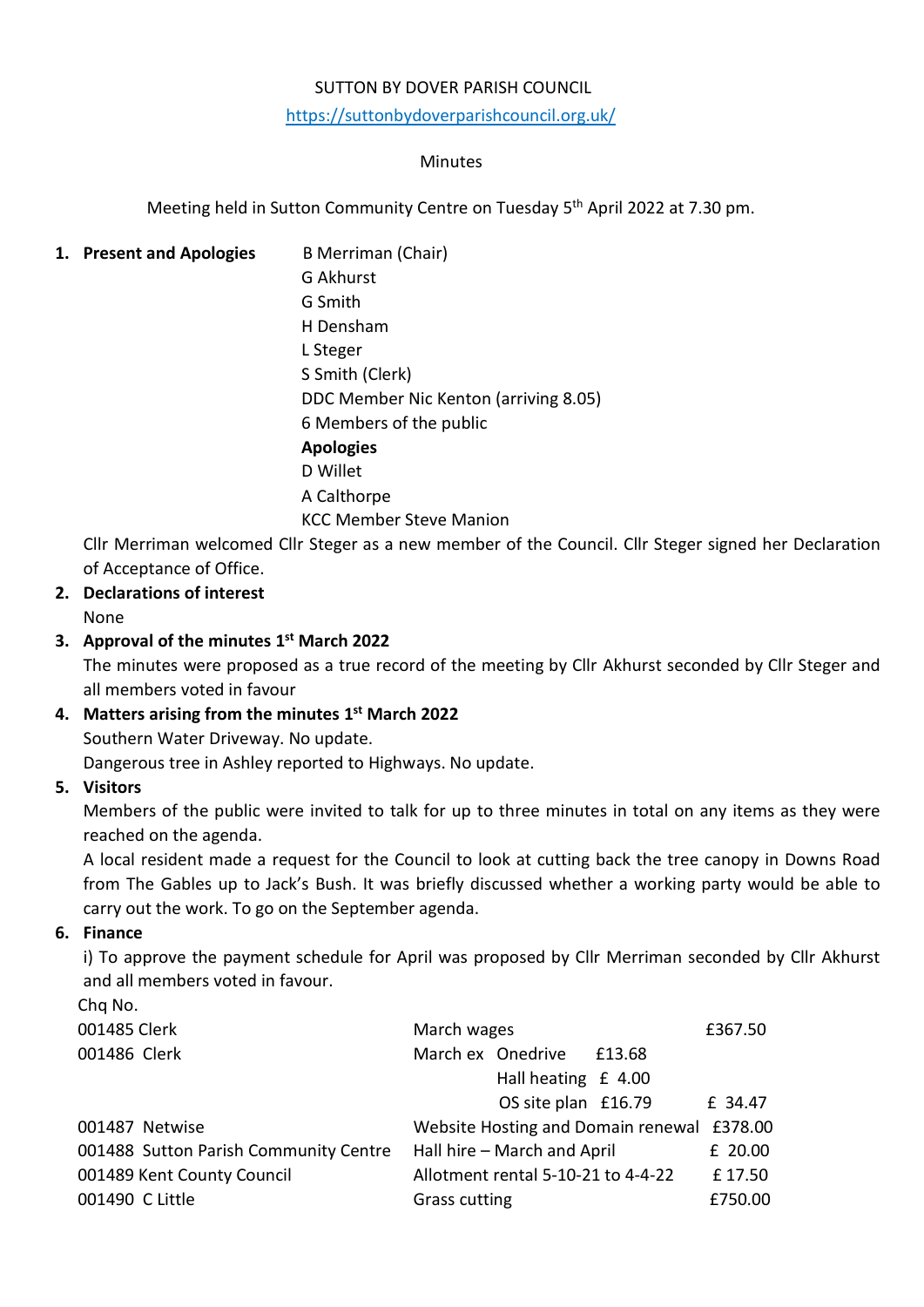ii) Bank reconciliation at 24th March 2022. The Current account has a balance of £7,519.53 and the Reserve account has £15,638.64 making a total of £23,158.17 To approve the bank reconciliation was proposed by Cllr Merriman seconded by Cllr Akhurst and all members voted in favour.

# **7. Local Community**

i) Verge bollards opposite Canton. The Highways licence has been completed and sent off to Highways with the site plan showing the position of the proposed bollards.

ii) New light in Downs Road. KCC were contacted about the new light and have replied reiterating DDC's reasons for not re-installing the light. Cllr Steve Manion has taken up the case with both KCC and DDC to add his support to the Parish Council's request to reinstate the light. Clerk to follow up for next meeting. iii) Concerns from a local resident regarding bird scarers and bonfires/burning of horse manure. This issue was discussed and it was decided to report the burning of the horse manure to DDC Environmental Health. Clerk to action.

iv) KCC Bus Funding Reduction Public Consultation. Information on the consultation has been put on the website. Members of the public expressed their concerns about the possible loss of all bus services in the parish. The 3 buses currently serving the parish are all affected by the consultation to reduce funding and are under threat of being cancelled. A letter strongly objecting to any reduction in bus provision to be sent as a response to the consultation. Support for this stance to be sought from KCC Member Steve Manion. Clerk to action.

### **8. Litter Pick**

Claire Inglin has kindly made the arrangements for the event to go ahead on Saturday 9<sup>th</sup> April, 9.30 to 12.30 and a visit to the recycling centre with the rubbish collected has been booked for the afternoon. Participants to bring their own gloves and Hi-Viz, the rubbish bags and litter pickers to be provided. Refreshments to be provided at the end of the event.

#### **9. AGM and APM**

The date for the AGM was set for Tuesday 3<sup>rd</sup> May 7.15pm The date for the APM was set for Tuesday  $31<sup>st</sup>$  May at 7.30pm. Clerk to book Sutton Community Centre for the meetings.

#### **10. Local Planning**

For consideration by Councillors:

i) DOV/22/00288 Newlands Farm, Stoneheap Road, East Studdal, CT15 5BU

Variation of Condition 10 (foul sewage) of planning permission DOV/19/01473

to allow amendments (application under Section 73) (erection of 3no. detached dwellings

with associated parking and a single detached garage for existing property (existing 7no.

barns to be demolished). The Council decided not to comment on the application.

ii) DOV/22/00405 Rhylyn, Downs Road, East Studdal, CT15 5DB

Outline application for the erection of 1no. dwelling and detached garage (with appearance, landscaping and layout to be reserved) The Council decided not to comment on the application.

iii) DOV/22/00408 Koringi, Downs Road, East Studdal, CT15 5DB

Erection of a single storey front extension and side porch. To support the application was proposed by Cllr Akhurst seconded by Cllr Smith and all members voted in favour. Clerk to send response to DDC Planning.

Noted

i) DOV/22/00021 Woodside Strakers Hill East Studdal CT15 5BS

Alterations to roof including erection of 2no. side dormer roof extensions and insertion of rooflights DDC Granted permission

ii)DOV/22/00076 3 Oak Cottages Downs Road East Studdal CT15 5DB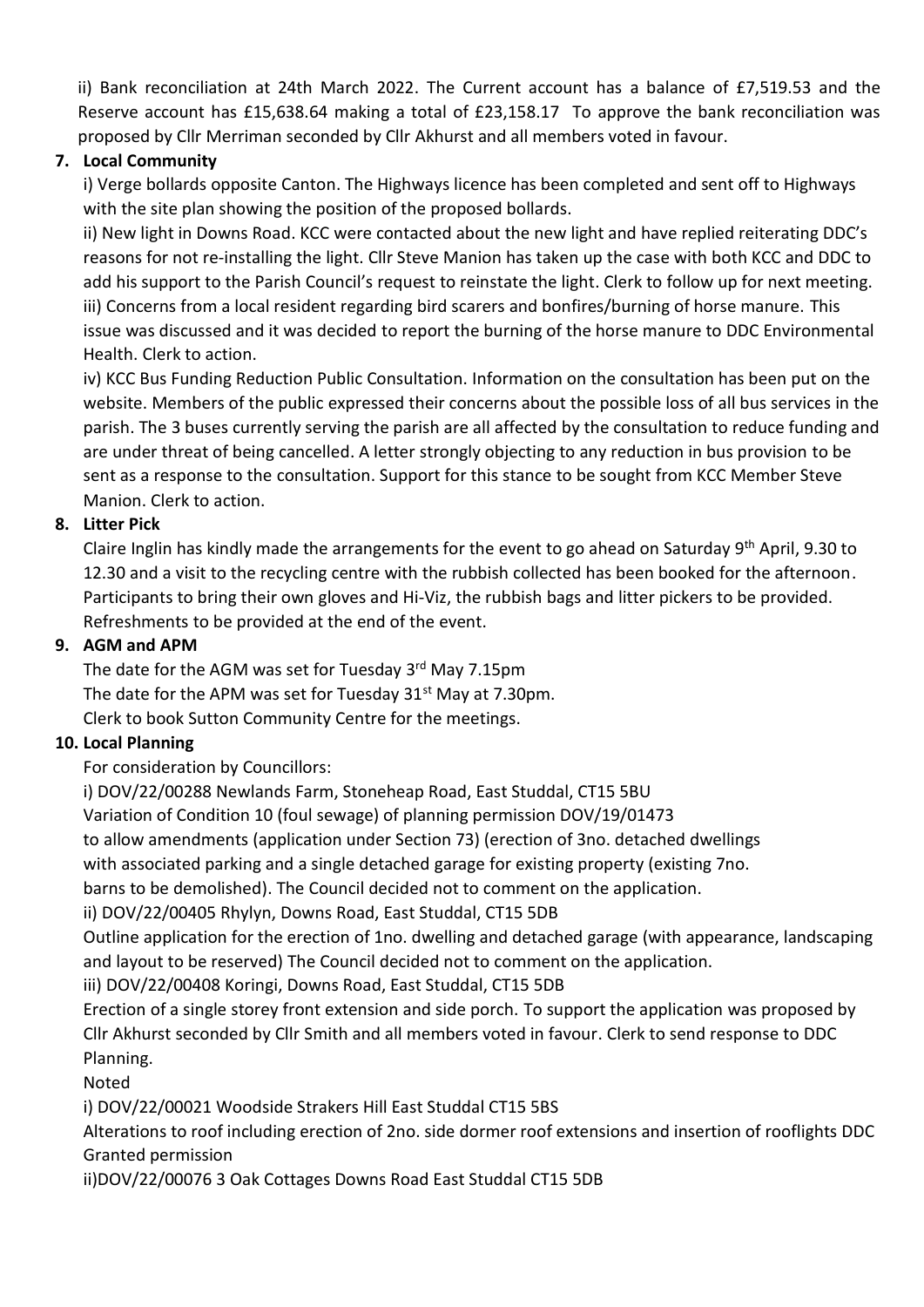Erection of a single story rear extension and insertion of ground floor side window DDC Granted permission

iii)DOV/22/00040 The Gables Downs Road East Studdal CT15 5DB

Erection of a front porch, replacement conservatory roof, re-render external walls, cladding to top section of gable walls, alterations to doors and windows (existing rear porch to be demolished) DDC Granted permission

iv) CON/21/00879/C Forge Farm House Forge Lane Sutton Dover Kent CT15 5DG

8 - Balcony Screen Details DDC Condition approved

v) DOV/21/00628 Fir Tree Farm Chapel Lane Ashley Kent

Siting of a static caravan for residential use (temporary for a 3 year period) (retrospective) DDC Granted permission

vi) Gypsy & Traveller Policy Meeting - Friday 4th February, Dover District Council Chamber, Minutes circulated

# **11. Report from DDC/KCC**

A question was asked as to whether DDC has any influence in helping to keep the rural bus service. Although Cllr Kenton sympathised with the position for the rural communities, it was his consideration that it was KCC financial pressures that were causing the problem.

DDC Member Nick Kenton reported on the following:

Local Plan. Work is going ahead on this. There have been a few issues to overcome.

Dover Infrastructure. The Port infrastructure has been struggling and caused problems recently. Talks about lorry parks further up the line have been going ahead.

## **12. Playing field**

i) Leaning tree. An uprooted tree in the playing field currently leaning on an adjacent tree was briefly discussed. Cllr Akhurst and Cllr Steger kindly offered to take a look to see if they could remove it safely.

ii) Discuss the cost of painting the youth shelter. Cllr Willet has kindly offered to paint the youth shelter. The Parish Council agreed to reimburse the cost of the paint (dark green and sufficient for the picnic table base). Clerk to contact Cllr Willet to explain.

iii) Discuss the bolts on the picnic table. Cllr Calthorpe had kindly offered to look at the bolts again for a solution to the sharp edges. Clerk to contact her to check if this is possible.

## **13. Allotments**

i) Discuss available grant funding. Information on the available funding to be circulated to all councillors. Cllr Steger offered to take a look at this. A possible application to be discussed at the next meeting.

The water has been turned on for the Spring and Summer. The last water reading was queried. Clerk to check.

The adjacent farmer, in removing a tree that had fallen onto his land from the allotments had dislodged a perimeter hosepipe.

The annual agreements with the updated plot size and fees will be going out over the next couple of weeks. Clerk to action.

## **14. Orchard**

No update.

## **15. Queen's jubilee celebrations**

Cllr Merriman had been nominated as the parish council representative on the events committee. A community event is to go ahead on the weekend of 3<sup>rd</sup> June 2022. Depending on available funding the plans are to have activities in the hall, church fete games, competitions, an afternoon tea, possibly a jubilee quiz and evening social event. To go on next month's agenda.

## **16. Correspondence**.